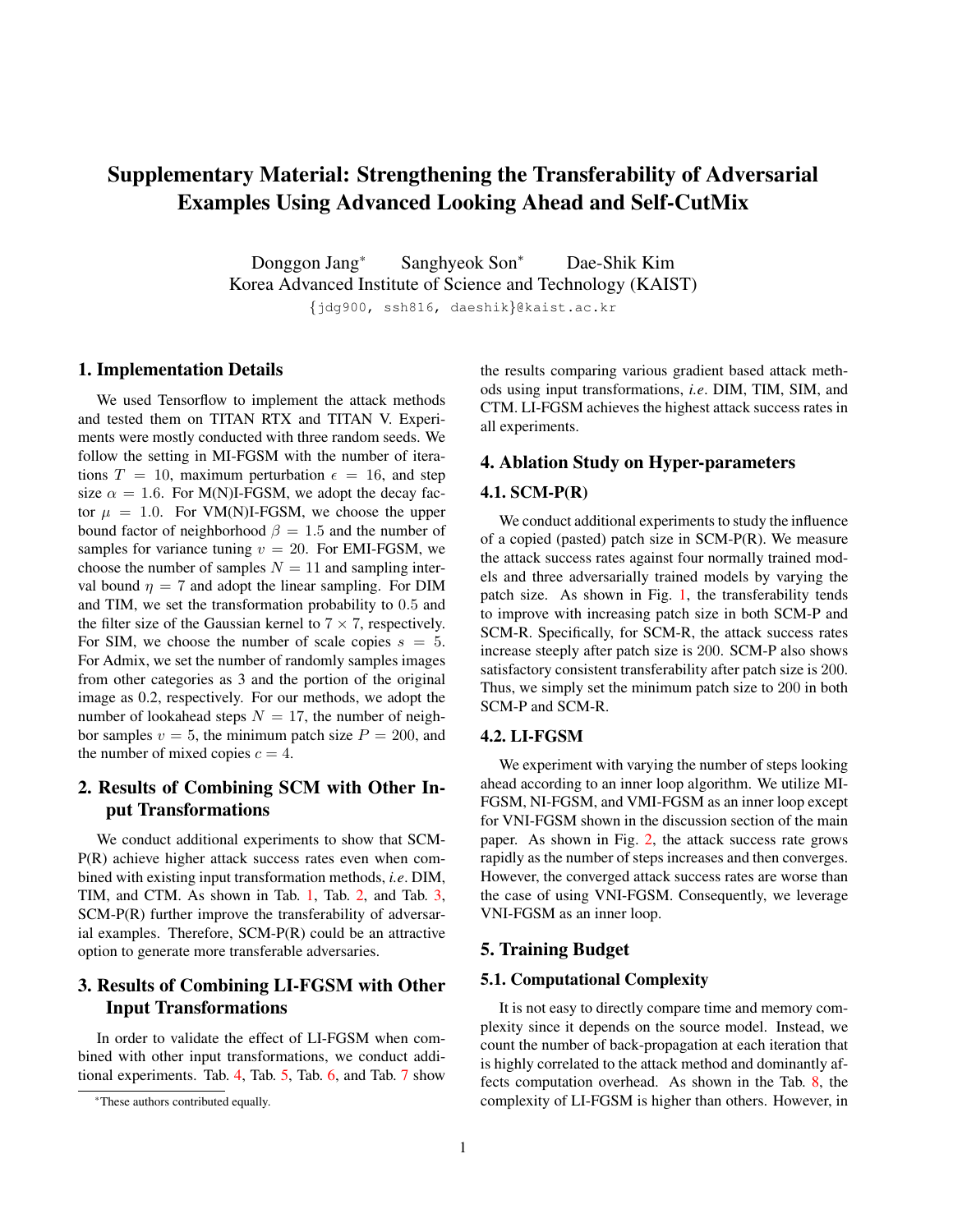

Figure 1. (a): Attack success rates (%) according to varying the patch sizes of SCM-P against four normally trained models and three adversarially trained models. (b): Attack success rates (%) according to varying the patch sizes of SCM-R against four normally trained models and three adversarially trained models. In this experiment, the adversarial examples are generated by Inc-v3 using MI-FGSM and SCM-P(R).



Figure 2. Attack success rates (%) according to varying the number of steps looking ahead on six models by utilizing MI-FGSM, NI-FGSM, and VMI-FGSM as an inner loop of LI-FGSM, except Inc-v3, which is the source model.

the next subsection, we exhibit that our method can outperform others with small looking ahead steps.

#### 5.2. Attack Scenario under a Small Step Budget

We conduct additional experiments to demonstrate whether our methods can be helpful under a small step budget. We measure the performance of LI-VNI-FGSM varying the number of lookahead steps, and compare it with the existing methods as shown in Fig. 3. Our method outperforms the MI-FGSM and NI-FGSM from two steps (one additional step). Furthermore, ours achieves better performance beyond the EMI-FGSM and the VNI-FGSM from four steps (three additional steps). We believe that it is affordable overhead to improve the attack success rate. It is noteworthy that as the number of lookahead steps increases, the performance of our method also increases even after four steps. It means that if enough computing power is given, it is appropriate to use our method to have a higher attack success rates.



Figure 3. Attack success rates (%) according to varying the number of steps looking ahead on Inc-v4. Inc-v3 is used for the source model. We only take MI-FGSM, NI-FGSM, EMI-FGSM, and VNI-FGSM except for VMI-FGSM to compare with LI-VNI-FGSM because VNI-FGSM and VMI-FGSM show very similar performance.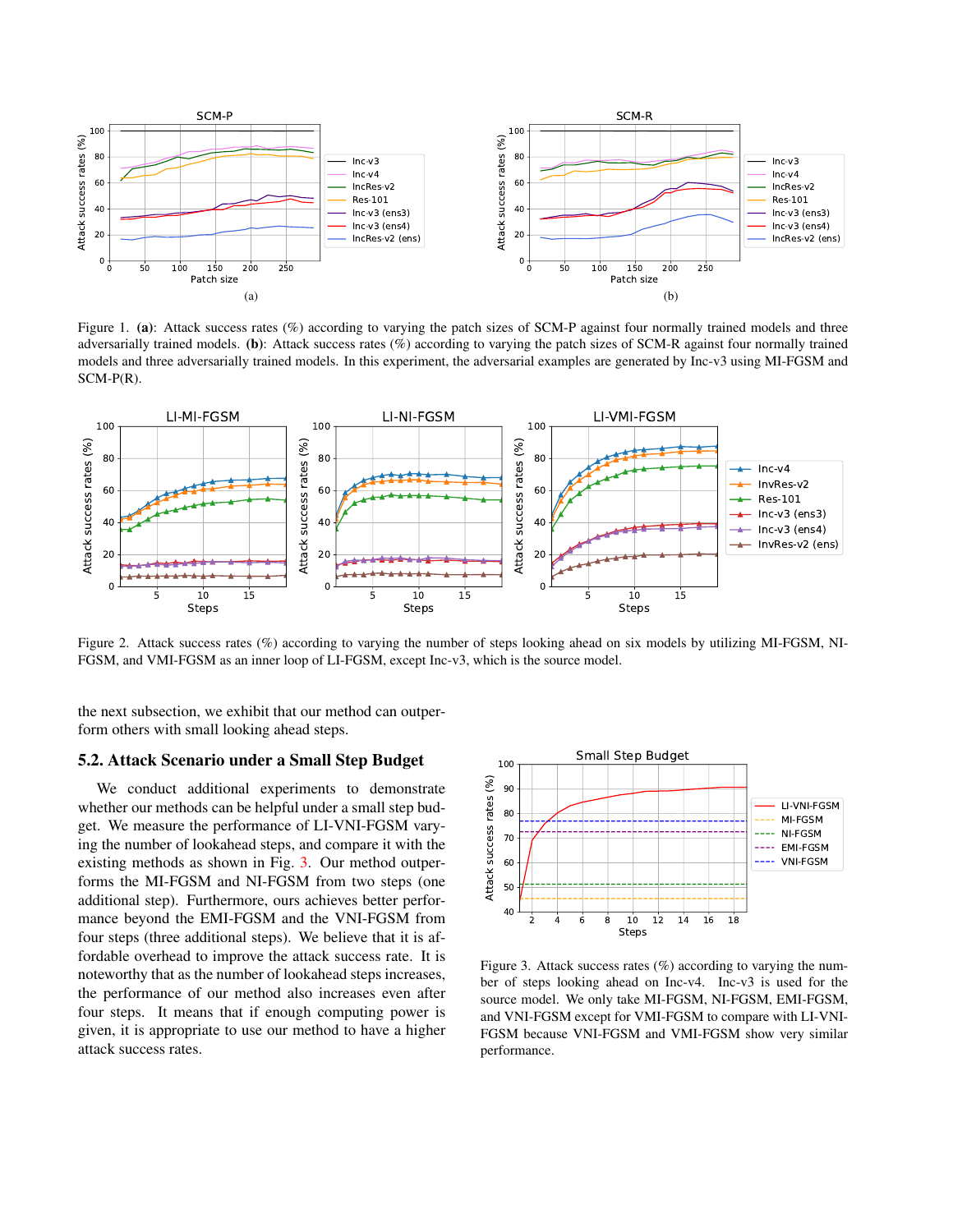| Model       | Attack           | $Inc-v3$ | $Inc-v4$ | $IncRes-v2$ | $Res-101$ | $Inc-v3$ (ens3) | $Inc-v3$ (ens4) | $IncRes-v2$ (ens) |
|-------------|------------------|----------|----------|-------------|-----------|-----------------|-----------------|-------------------|
|             | SI-DIM           | 99.13*   | 83.97    | 81.17       | 77.50     | 47.00           | 45.03           | 25.90             |
|             | Admix-DIM        | 99.80*   | 90.50    | 87.70       | 83.60     | 52.20           | 49.90           | 28.60             |
| $Inc-v3$    | SCM-P-DIM        | 98.97*   | 89.57    | 81.17       | 84.53     | 52.40           | 48.70           | 28.90             |
|             | <b>SCM-R-DIM</b> | 99.00*   | 88.10    | 86.53       | 84.97     | 64.53           | 62.50           | 39.77             |
|             | SI-DIM           | 89.27    | 99.13*   | 85.57       | 80.00     | 59.50           | 56.80           | 38.23             |
|             | Admix-DIM        | 93.00    | $99.20*$ | 89.70       | 85.20     | 62.40           | 60.30           | 39.70             |
| $Inc-v4$    | SCM-P-DIM        | 91.83    | 98.77*   | 88.67       | 85.00     | 63.13           | 60.40           | 41.20             |
|             | <b>SCM-R-DIM</b> | 90.70    | 98.70*   | 88.47       | 85.90     | 72.03           | 70.50           | 53.57             |
|             | SI-DIM           | 88.80    | 85.80    | 97.83*      | 82.43     | 66.80           | 60.93           | 53.93             |
| $IncRes-v2$ | Admix-DIM        | 90.20    | 88.40    | 98.00*      | 85.80     | 70.50           | 63.70           | 55.30             |
|             | SCM-P-DIM        | 90.40    | 88.03    | $97.63*$    | 85.43     | 69.70           | 64.43           | 54.13             |
|             | <b>SCM-R-DIM</b> | 89.27    | 87.17    | 97.17*      | 85.63     | 75.20           | 72.17           | 63.43             |
|             | SI-DIM           | 87.60    | 83.33    | 84.77       | 98.93*    | 62.30           | 56.23           | 40.40             |
| $Res-101$   | Admix-DIM        | 91.90    | 89.00    | 89.60       | 99.80*    | 69.70           | 62.30           | 46.60             |
|             | <b>SCM-P-DIM</b> | 91.73    | 89.30    | 89.07       | 99.00*    | 70.07           | 64.30           | 46.27             |
|             | SCM-R-DIM        | 90.33    | 87.53    | 88.70       | 99.03*    | 76.67           | 73.80           | 57.47             |

Table 1. Attack success rates (%) against four normally trained models and three adversarially trained models under a single model setting using SI-DIM, Admix-DIM, SCM-P-DIM, and SCM-R-DIM. Inc-v3, Inc-v4, IncRes-v2, and Res-101 using MI-FGSM are adopted as the source model respectively. \* indicates that the target model is the same as the source model. In case of Admix-DIM, we take the reported value.

| Model       | Attack           | $Inc-v3$ | $Inc-v4$ | $IncRes-v2$ | $Res-101$ | $Inc-v3$ (ens3) | $Inc-v3$ (ens4) | $IncRes-v2$ (ens) |
|-------------|------------------|----------|----------|-------------|-----------|-----------------|-----------------|-------------------|
|             | <b>SI-TIM</b>    | 100.00*  | 71.20    | 68.47       | 62.67     | 49.60           | 47.63           | 31.27             |
| $Inc-v3$    | Admix-TIM        | 100.00*  | 83.90    | 80.40       | 74.40     | 59.10           | 57.90           | 39.20             |
|             | <b>SCM-P-TIM</b> | 99.90*   | 87.23    | 84.37       | 80.63     | 67.67           | 64.70           | 47.97             |
|             | <b>SCM-R-TIM</b> | 99.80*   | 85.50    | 83.23       | 81.83     | 75.17           | 72.77           | 56.83             |
|             | <b>SI-TIM</b>    | 78.07    | 99.60*   | 73.03       | 66.00     | 58.60           | 55.13           | 45.33             |
|             | Admix-TIM        | 87.40    | 99.70*   | 82.30       | 77.00     | 68.10           | 65.30           | 53.10             |
| $Inc-v4$    | <b>SCM-P-TIM</b> | 89.40    | 99.67*   | 85.57       | 80.37     | 71.10           | 68.40           | 58.77             |
|             | <b>SCM-R-TIM</b> | 88.30    | 99.67*   | 85.03       | 80.70     | 77.30           | 75.93           | 65.37             |
|             | <b>SI-TIM</b>    | 84.80    | 81.57    | 98.87*      | 76.63     | 69.90           | 64.73           | 61.47             |
| $IncRes-v2$ | Admix-TIM        | 90.20    | 88.20    | 98.60*      | 83.90     | 78.40           | 73.60           | 70.00             |
|             | <b>SCM-P-TIM</b> | 90.70    | 88.13    | 98.43*      | 84.90     | 78.77           | 76.20           | 72.30             |
|             | <b>SCM-R-TIM</b> | 88.63    | 87.13    | 98.53*      | 84.63     | 82.33           | 79.30           | 75.80             |
|             | <b>SI-TIM</b>    | 73.97    | 70.80    | 70.20       | 99.80*    | 59.40           | 55.07           | 43.30             |
| $Res-101$   | Admix-TIM        | 83.20    | 78.90    | 80.70       | 99.70*    | 67.00           | 62.50           | 52.80             |
|             | <b>SCM-P-TIM</b> | 88.77    | 86.07    | 87.63       | 99.77*    | 79.50           | 76.00           | 65.83             |
|             | <b>SCM-R-TIM</b> | 87.43    | 82.20    | 84.83       | 99.73*    | 81.33           | 79.10           | 70.03             |

Table 2. Attack success rates (%) against four normally trained models and three adversarially trained models under a single model setting using SI-TIM, Admix-TIM, SCM-P-TIM, and SCM-R-TIM. Inc-v3, Inc-v4, IncRes-v2, and Res-101 using MI-FGSM are adopted as the source model respectively. \* indicates that the target model is the same as the source model. In case of Admix-TIM, we take the reported value.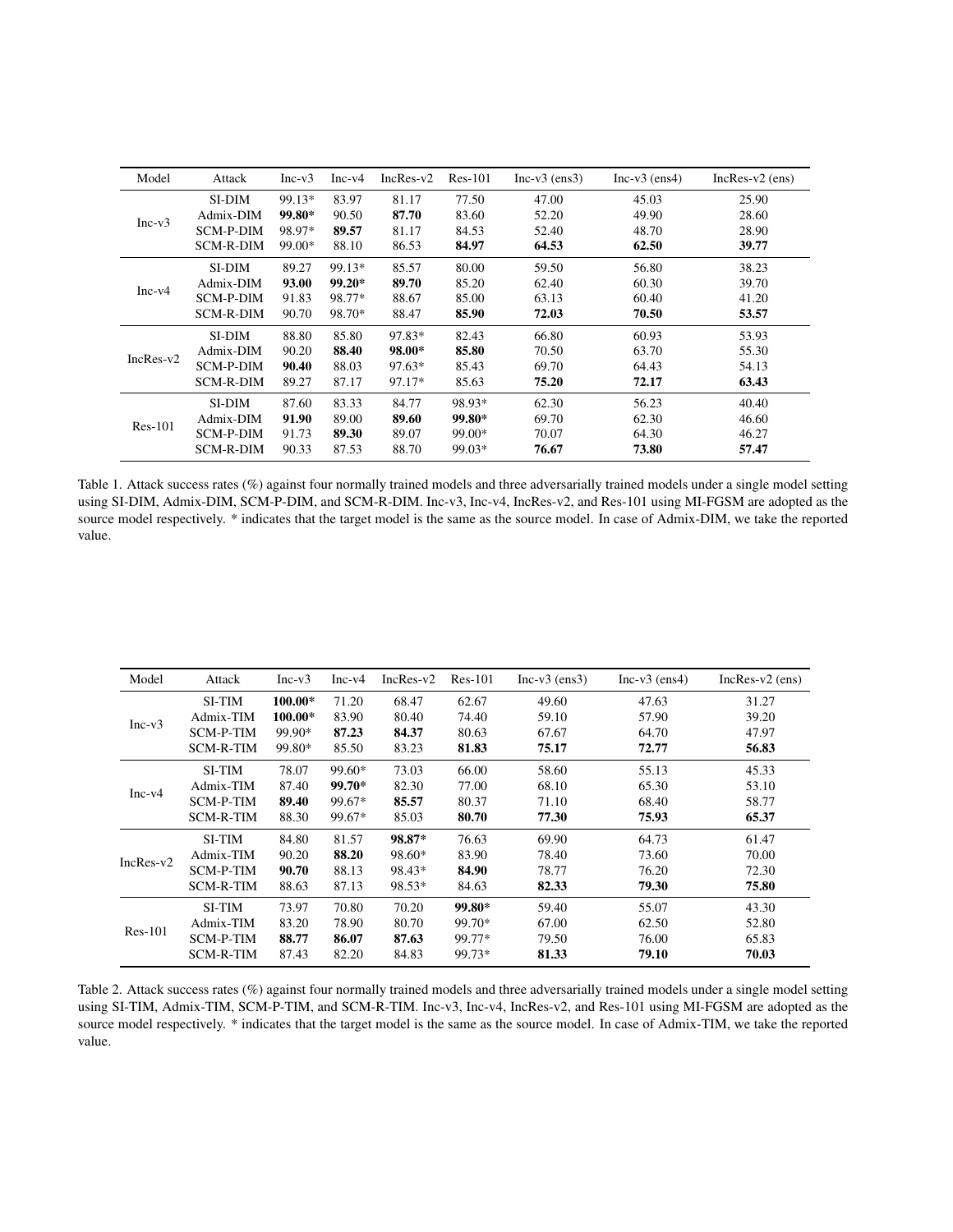| Model       | Attack           | $Inc-v3$ | $Inc-v4$ | $IncRes-v2$ | $Res-101$ | $Inc-v3$ (ens3) | $Inc-v3$ (ens4) | $IncRes-v2$ (ens) |
|-------------|------------------|----------|----------|-------------|-----------|-----------------|-----------------|-------------------|
|             | <b>CTM</b>       | 99.20*   | 85.17    | 81.77       | 76.70     | 66.07           | 63.17           | 45.70             |
| $Inc-v3$    | Admix-CTM        | 99.90*   | 89.00    | 87.00       | 83.10     | 72.20           | 71.10           | 52.40             |
|             | SCM-P-CTM        | 99.10*   | 89.13    | 86.87       | 84.00     | 71.87           | 69.77           | 53.43             |
|             | SCM-R-CTM        | 99.43*   | 87.67    | 85.83       | 83.80     | 78.40           | 76.90           | 62.57             |
|             | <b>CTM</b>       | 87.07    | 98.77*   | 83.60       | 78.17     | 71.40           | 68.47           | 57.13             |
| $Inc-v4$    | Admix-CTM        | 90.40    | 99.00*   | 87.30       | 82.00     | 75.30           | 71.90           | 61.60             |
|             | SCM-P-CTM        | 90.20    | 98.63*   | 87.07       | 82.83     | 74.30           | 72.17           | 62.30             |
|             | SCM-R-CTM        | 90.03    | 98.47*   | 86.83       | 83.57     | 80.00           | 78.60           | 68.27             |
|             | <b>CTM</b>       | 88.23    | 86.07    | 97.37*      | 82.70     | 77.20           | 75.17           | 72.17             |
| $IncRes-v2$ | Admix-CTM        | 90.10    | 89.60    | 97.70*      | 85.90     | 82.00           | 78.00           | 76.30             |
|             | <b>SCM-P-CTM</b> | 90.47    | 88.57    | 97.43*      | 85.80     | 80.23           | 77.47           | 73.63             |
|             | SCM-R-CTM        | 88.87    | 87.57    | 96.83*      | 85.93     | 82.50           | 80.23           | 77.07             |
|             | <b>CTM</b>       | 85.93    | 82.07    | 83.83       | 98.97*    | 76.23           | 71.80           | 62.17             |
| $Res-101$   | Admix-CTM        | 91.00    | 87.70    | 89.20       | 99.99*    | 81.10           | 77.40           | 70.10             |
|             | SCM-P-CTM        | 90.73    | 88.07    | 89.27       | 99.17*    | 81.90           | 79.03           | 70.70             |
|             | SCM-R-CTM        | 88.17    | 83.80    | 86.93       | 98.73*    | 83.87           | 81.93           | 74.13             |

Table 3. Attack success rates (%) against four normally trained models and three adversarially trained models under a single model setting using CTM (the combination of DIM, TIM, and SIM), Admix-CTM, SCM-P-CTM, and SCM-R-CTM. Inc-v3, Inc-v4, IncRes-v2, and Res-101 using MI-FGSM are adopted as the source model respectively. \* indicates that the target model is the same as the source model. In case of Admix-CTM, we take the reported value.

| Model    | Attack             | $Inc-v3$  | $Inc-v4$ | $IncRes-v2$ | Res-101 | $Inc-v3$ (ens3) | $Inc-v3$ (ens4) | $IncRes-v2$ (ens) |
|----------|--------------------|-----------|----------|-------------|---------|-----------------|-----------------|-------------------|
| $Inc-v3$ | MI-DI-FGSM         | 98.72*    | 64.54    | 60.46       | 54.04   | 19.22           | 17.96           | 9.56              |
|          | NI-DI-FGSM         | 99.33*    | 60.20    | 58.07       | 48.77   | 14.93           | 14.67           | 7.23              |
|          | VMI-DI-FGSM        | 99.03*    | 76.43    | 73.27       | 66.53   | 39.87           | 37.57           | 22.23             |
|          | <b>VNI-DI-FGSM</b> | 99.27*    | 79.43    | 76.73       | 68.60   | 39.37           | 37.67           | 23.33             |
|          | EMI-DI-FGSM        | 99.10*    | 83.50    | 78.00       | 70.60   | 27.80           | 26.00           | 13.40             |
|          | LI-DI-FGSM         | $100.00*$ | 97.63    | 96.67       | 93.33   | 65.23           | 61.07           | 38.40             |

Table 4. Attack success rates (%) against four normally trained models and three adversarially trained models under a single model setting using DIM. Inc-v3 is adopted as the source model. \* indicates that the target model is the same as the source model. In case of EMI-FGSM, we take the reported value.

| Model    | Attack             | $Inc-v3$ | $Inc-v4$ | $IncRes-v2$ | Res-101 | $Inc-v3$ (ens3) | $Inc-v3$ (ens4) | $IncRes-v2$ (ens) |
|----------|--------------------|----------|----------|-------------|---------|-----------------|-----------------|-------------------|
| $Inc-v3$ | MI-TI-FGSM         | 100.00*  | 48.02    | 41.28       | 40.20   | 24.10           | 21.34           | 13.48             |
|          | NI-TI-FGSM         | 99.97*   | 44.57    | 38.97       | 35.03   | 31.67           | 29.50           | 22.73             |
|          | <b>VMI-TI-FGSM</b> | 100.00*  | 71.00    | 68.43       | 60.10   | 32.40           | 30.80           | 17.57             |
|          | VNI-TI-FGSM        | 100.00*  | 76.80    | 74.80       | 64.93   | 34.70           | 32.80           | 18.80             |
|          | <b>EMI-TI-FGSM</b> | 100.00*  | 79.40    | 76.30       | 67.20   | 44.30           | 40.80           | 26.20             |
|          | LI-TI-FGSM         | 100.00*  | 89.33    | 87.87       | 79.30   | 67.40           | 63.93           | 49.43             |

Table 5. Attack success rates (%) against four normally trained models and three adversarially trained models under a single model setting using TIM. Inc-v3 is adopted as the source model. \* indicates that the target model is the same as the source model. In case of EMI-FGSM, we take the reported value.

| Model    | Attack             | $Inc-v3$  | $Inc-v4$ | $IncRes-v2$ | $Res-101$ | $Inc-v3$ (ens3) | $Inc-v3$ (ens4) | $IncRes-v2$ (ens) |
|----------|--------------------|-----------|----------|-------------|-----------|-----------------|-----------------|-------------------|
| $Inc-v3$ | MI-SI-FGSM         | $100.00*$ | 69.84    | 67.66       | 62.86     | 32.20           | 31.46           | 17.42             |
|          | NI-SI-FGSM         | $100.00*$ | 77.50    | 74.97       | 67.20     | 32.30           | 30.07           | 16.23             |
|          | VMI-SI-FGSM        | $100.00*$ | 86.87    | 83.70       | 78.10     | 55.03           | 52.83           | 35.00             |
|          | <b>VNI-SI-FGSM</b> | $100.00*$ | 89.67    | 88.07       | 81.83     | 58.57           | 55.70           | 36.83             |
|          | EMI-SI-FGSM        | $100.00*$ | 91.90    | 90.00       | 85.40     | 45.20           | 41.80           | 23.80             |
|          | <b>LI-SI-FGSM</b>  | $100.00*$ | 95.50    | 93.83       | 90.17     | 63.27           | 58.73           | 38.77             |

Table 6. Attack success rates (%) against four normally trained models and three adversarially trained models under a single model setting using SIM. Inc-v3 is adopted as the source model. \* indicates that the target model is the same as the source model. In case of EMI-FGSM, we take the reported value.